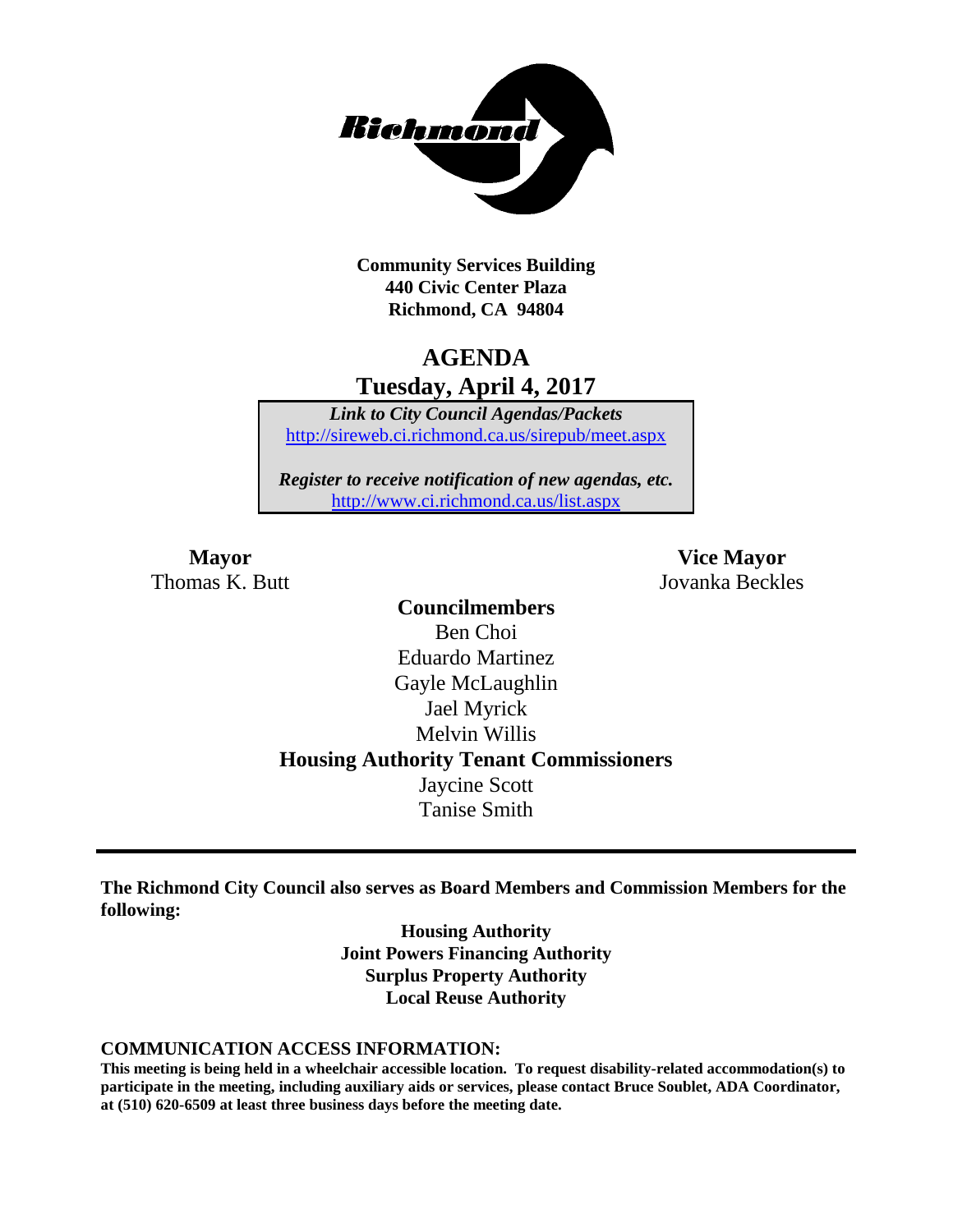# **MEETING PROCEDURES**

The City of Richmond encourages community participation at its City Council meetings and has established procedures that are intended to accommodate public input in a timely and time-sensitive way. As a courtesy to all members of the public who wish to participate in City Council meetings, please observe the following procedures:

**PUBLIC COMMENT ON AGENDA ITEMS:** Anyone who desires to address the City Council on items appearing on the agenda must complete and file a pink speaker's card with the City Clerk **prior** to the City Council's consideration of the item. Once the City Clerk has announced the item, no person shall be permitted to speak on the item other than those persons who have submitted their names to the City Clerk. Your name will be called when the item is announced for discussion. **Each speaker will be allowed up to TWO (2) MINUTES to address the City Council on NON-PUBLIC HEARING items listed on the agenda. Speakers are allowed up to THREE (3) minutes on PUBLIC HEARING items.**

**OPEN FORUM FOR PUBLIC COMMENT:** Individuals who would like to address the City Council on matters not listed on the agenda or on items remaining on the consent calendar may do so under Open Forum. All speakers must complete and file a pink speaker's card with the City Clerk **prior** to the commencement of Open Forum. The amount of time allotted to individual speakers shall be determined based on the number of persons requesting to speak during this item. **The time allocation for each speaker will be as follows:** 15 or fewer speakers, a maximum of 2 minutes; 16 to 24 speakers, a maximum of 1 and one-half minutes; and 25 or more speakers, a maximum of 1 minute.

#### **SPEAKERS ARE REQUESTED TO OCCUPY THE RESERVED SEATS IN THE FRONT ROW BEHIND THE SPEAKER'S PODIUM AS THEIR NAME IS ANNOUNCED BY THE CITY CLERK.**

**CONSENT CALENDAR:** Consent Calendar items are considered routine and will be enacted, approved or adopted by one motion unless a request for removal for discussion or explanation is received from the audience or the City Council. A member of the audience requesting to remove an item from the Consent Calendar must first complete a speaker's card and discuss the item with a City staff person who has knowledge of the subject material, prior to filing the card with the City Clerk and **prior** to the City Council's consideration of Agenda Review. An item removed from the Consent Calendar may be placed anywhere on the agenda following the City Council's agenda review.

**CONDUCT AT MEETINGS:** Richmond City Council meetings are limited public forums during which the City strives to provide an open, safe atmosphere and promote robust public debate. Members of the public, however, must comply with state law, as well as the City's laws and procedures and may not actually disrupt the orderly conduct of these meetings. The public, for example, may not shout or use amplifying devices, must submit comment cards and speak during their allotted time, may not create a physical disturbance, may not speak on matters unrelated to issues within the jurisdiction of the City Council or the agenda item at hand, and may not cause immediate threats to public safety.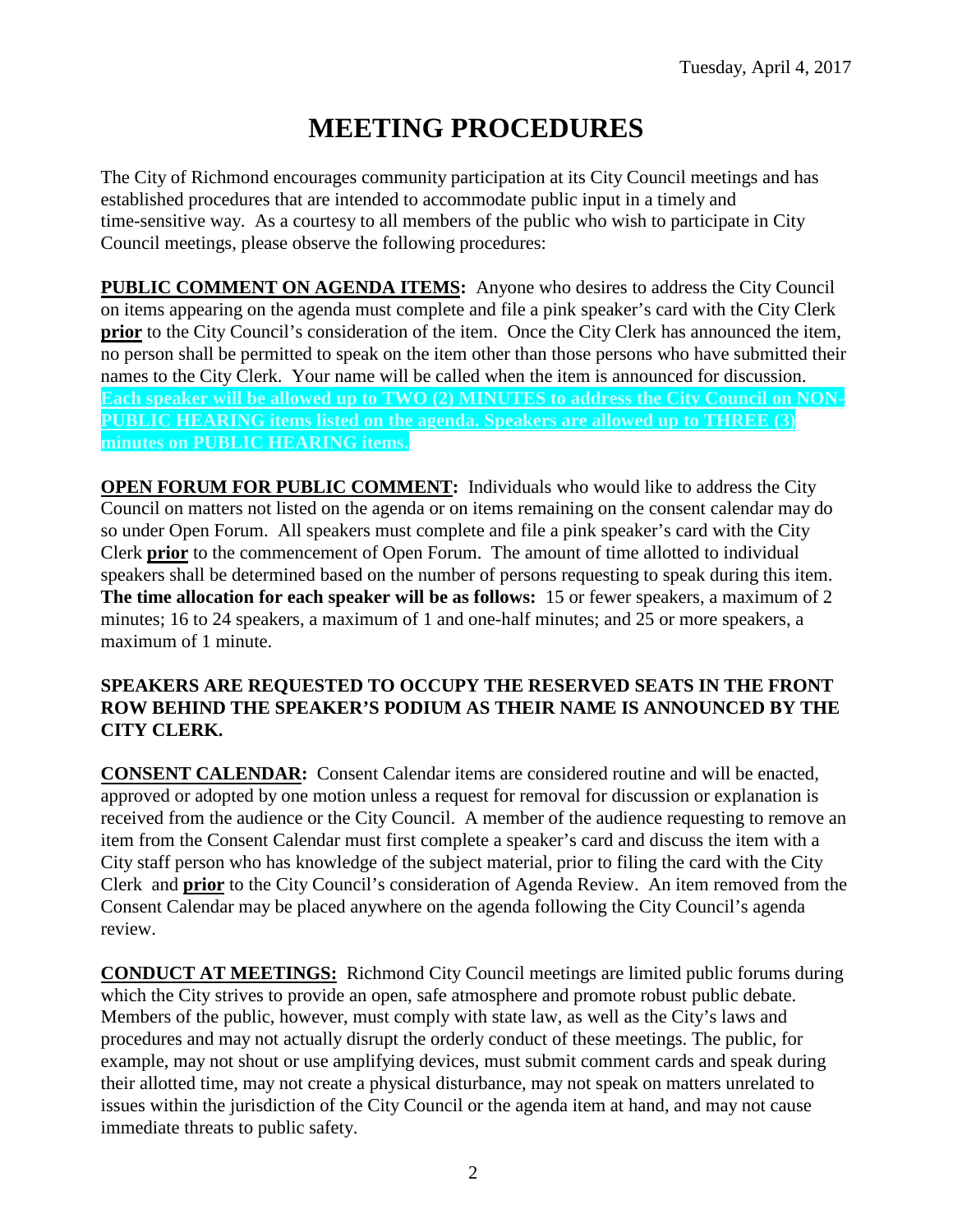**CITY HARASSMENT POLICY:** The City invites public comment and critique about its operations, including comment about the performance of its public officials and employees, at the public meetings of the City Council and boards and commissions. However, discriminatory or harassing comments about or in the presence of City employees, even comments by third parties, may create a hostile work environment, if severe or pervasive. The City prohibits harassment against an applicant, employee, or contractor on the basis of race, religious creed, color, national origin, ancestry, physical disability, medical condition, mental disability, marital status, sex (including pregnancy, childbirth, and related medical conditions), sexual orientation, gender identity, age or veteran status, or any other characteristic protected by federal, state or local law. In order to acknowledge the public's right to comment on City operations at public meetings, which could include comments that violate the City's harassment policy if such comments do not cause an actual disruption under the Council Rules and Procedures, while taking reasonable steps to protect City employees from discrimination and harassment, City Boards and Commissions shall adhere to the following procedures. If any person makes a harassing remark at a public meeting that violates the above City policy prohibiting harassment, the presiding officer of the meeting may, at the conclusion of the speaker's remarks and allotted time: (a) remind the public that the City's Policy Regarding Harassment of its Employees is contained in the written posted agenda; and (b) state that comments in violation of City policy are not condoned by the City and will play no role in City decisions. If any person makes a harassing remark at a public meeting that violates the above City policy, any City employee in the room who is offended by remarks violating the City's policy is excused from attendance at the meeting. No City employee is compelled to remain in attendance where it appears likely that speakers will make further harassing comments. If an employee leaves a City meeting for this reason, the presiding officer may send a designee to notify any offended employee who has left the meeting when those comments are likely concluded so that the employee may return to the meeting. The presiding officer may remind an employee or any council or board or commission member that he or she may leave the meeting if a remark violating the City's harassment policy is made. These procedures supplement the Council Rules and Procedures relating to disruption of orderly conduct at Council meetings.

Any law enforcement officer on duty or whose service is commanded by the presiding officer shall be Sergeant-at-Arms of the Council meetings. He/she, or they, shall carry out all orders and instructions given by the presiding officer for the purpose of maintaining order and decorum at the Council meetings (City Council Rules of Procedure and Order Section III F, RMC Section 2.12.030).

**\*\*\*\*\*\*\*\*\*\*\*\*\*\*\*\*\*\*\*\*\*\*\*\*\*\*\*\*\*\*\*\*\*\*\*\*\*\*\*\*\*\*\*\*\*\*\*\*\*\*\*\*\*\*\*\*\*\***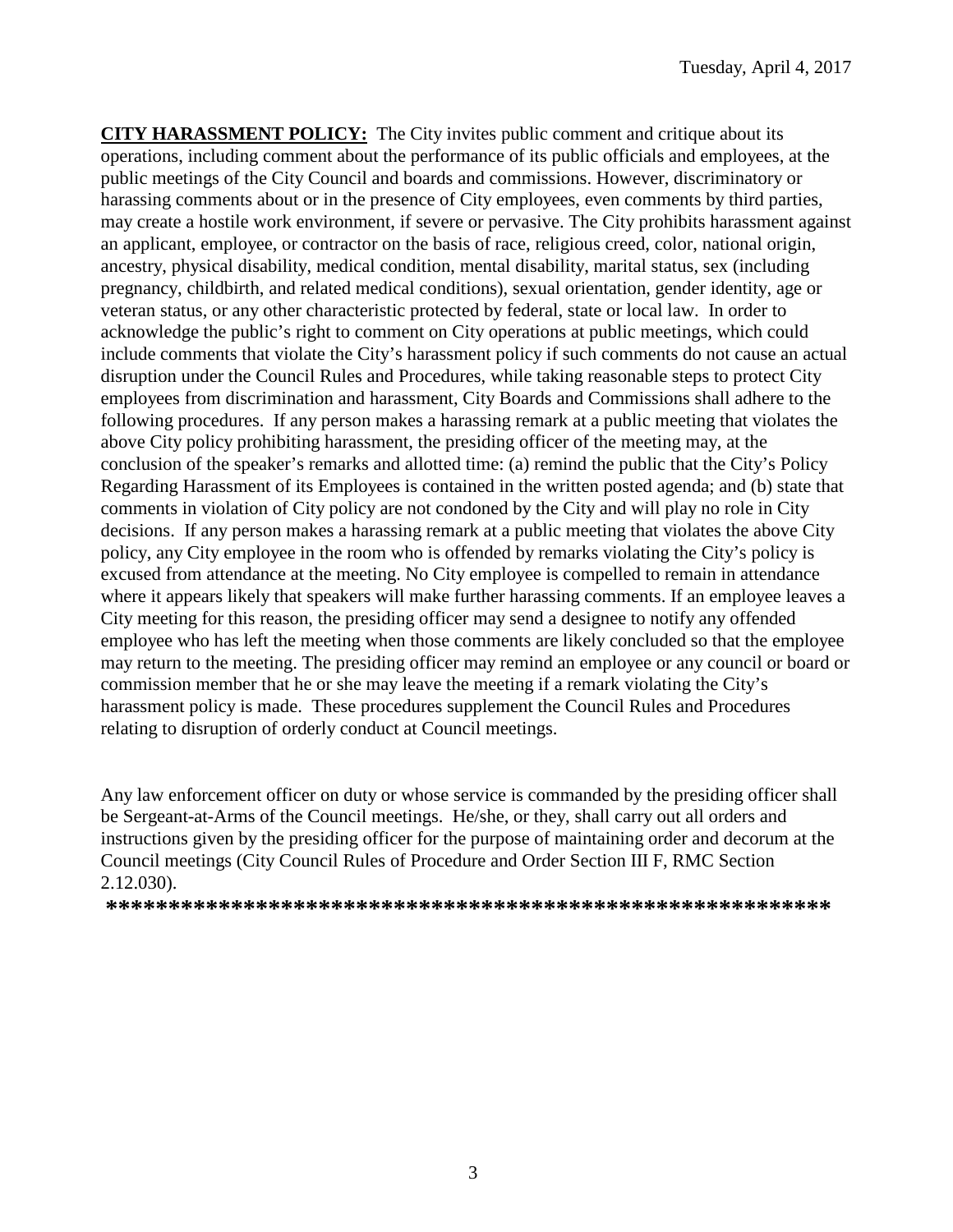# **REGULAR MEETING OF THE RICHMOND CITY COUNCIL**

6:30 p.m.

- **A. PLEDGE TO THE FLAG**
- **B. ROLL CALL**
- **C. STATEMENT OF CONFLICT OF INTEREST**
- **D. AGENDA REVIEW**
- **E. REPORT FROM THE CITY MANAGER**
- **F. OPEN FORUM FOR PUBLIC COMMENT**

#### **G. CITY COUNCIL CONSENT CALENDAR**

- **G-1.** APPROVE an amendment to the contract with Oakland Private Industry Council to provide services as the Contracting & Vendor Pay Agent for Individual Training Accounts and On-the-Job Training activities for the Workforce Innovation & Opportunity Act (WIOA) program. The contract amount will be increased by \$80,425.52 for a total contract amount not to exceed \$251,352, and the contract term will be from July 26, 2016, through September 30, 2017 - Employment and Training Department (Sal Vaca /Rosemary Viramontes 307- 8023).
- **G-2.** APPROVE actions to update the Economic Development Commission; APPOINT Abayomi Jones, new appointment, seat #7, term expiration March 30, 2020 - Office of the Mayor (Mayor Tom Butt 620-6503).
- **G-3.** APPROVE appointments to the ECIA Grant Review Panel: Andrea Bailey, new appointment, seat #3, filling an unexpired term with an expiration date of April 30, 2017, Lidia Perdomo, new appointment, seat #4, filling an unexpired term with an expiration date of April 30, 2017 - Office of the Mayor (Mayor Tom Butt 620-6503).
- **G-4.** APPROVE the purchase of two Toro 14.5hp mowers and one Z Master mower from Aloha Saw & Mower, Inc., in an aggregate amount not to exceed \$19,000, for use by the Abatement division - Department of Infrastructure Maintenance and Operations (Tim Higares 231-3008).
- **G-5.** ADOPT an ordinance (second reading) adding Chapter 14.46 of the City of Richmond Municipal Code establishing parking regulations for certain parking zones and establishing a parking authority enterprise fund to fund parking improvements and parking authority activities - City Manager's Office (Bill Lindsay 620-6512/Denée Evans 621-1718).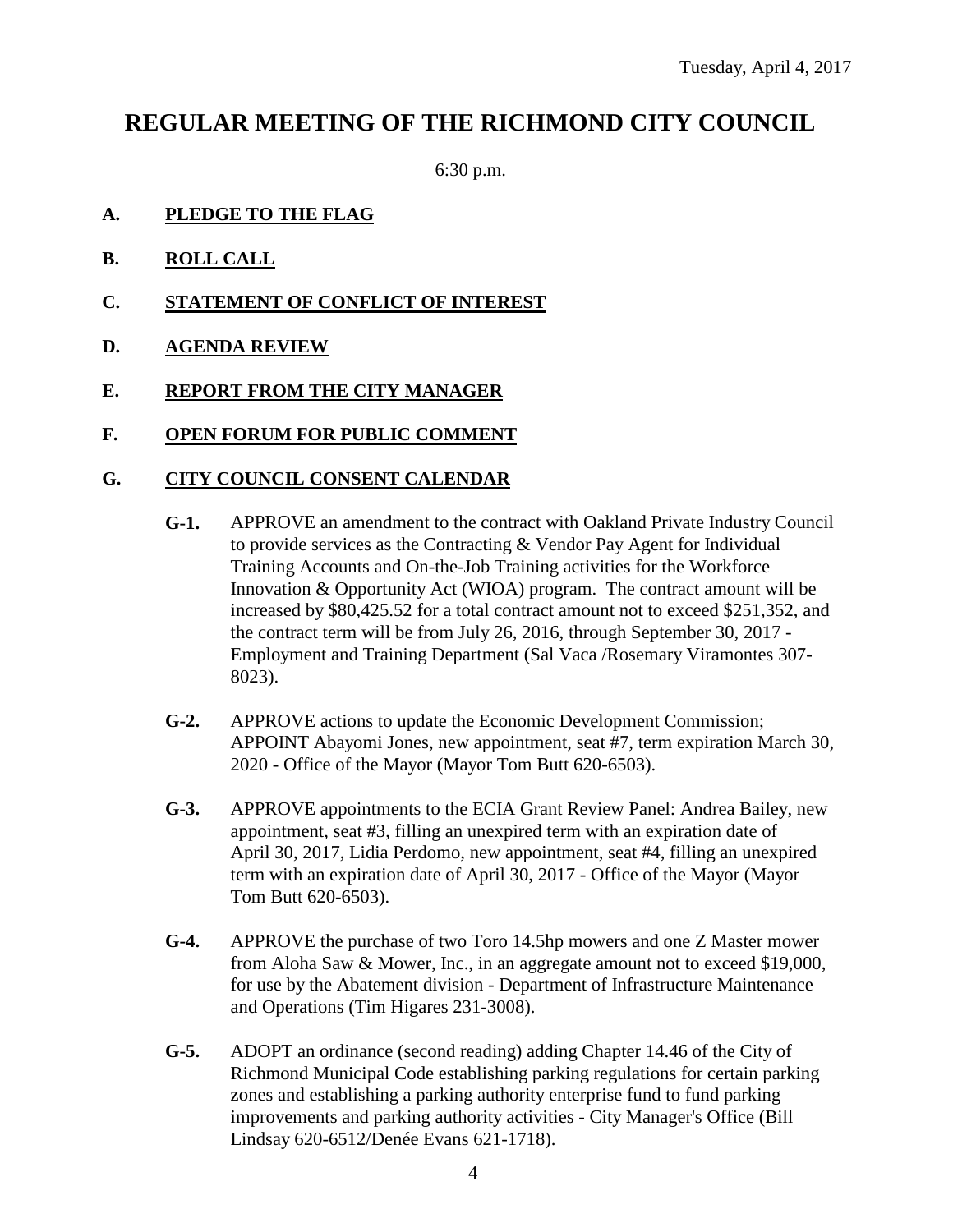- **G-6.** APPROVE a second amendment to the contract with Van lwaarden Associates for actuarial services necessary for pension fund and other post-employment benefits (OPEB) management, increasing the contract amount by \$81,400 for a new contract total of \$124,366, and extending the contract term to June 30, 2018 - Finance Department (Belinda Warner/Latha Ravinder 620-6739).
- **G-7.** ADOPT a resolution revising the authorization list on the Local Agency Investment Fund (LAIF) accounts to reflect the current staff assignments in the Finance Department - Finance Department (Belinda Warner/Latha Ravinder 620- 6739).
- **G-8.** RECEIVE the City's Investment and Cash Balance Report for the month of February 2017 - Finance Department (Belinda Warner/Latha Ravinder 620- 6739).
- **G-9.** RECEIVE a report on the Richmond Municipal Sewer District for the month of February 2017 - Water Resource Recovery Department (Ryan Smith 620-5486).
- **G-10.** ADOPT a resolution (1) adopting a Mitigated Negative Declaration and Mitigation Monitoring and Reporting Program, and (2) adopting the citywide Urban Greening Master Plan - Planning and Building Services Department (Richard Mitchell 620-6706).
- **G-11.** ADOPT a resolution to abandon the easement within parcel number APN 408- 009-040, currently owned by Galaxy Desserts and located west of Protectocoat Lane in the unincorporated area of Contra Costa County, and authorize staff to quitclaim the easement - Engineering and Capital Improvement Projects Department (Yader Bermudez 774-6300/Steven Tam 307-8112).
- **G-12.** ADOPT a resolution setting a public hearing on May 2, 2017, regarding the City's intent to grant to SFPP, L.P. a 10 year franchise agreement to use or lay and use oil pipes and appurtenances for the purpose of transmitting and distributing oil and oil products within the City's rights-of-way for a period of ten years - Engineering and Capital Improvement Projects Department (Yader A. Bermudez 774-6300).
- **G-13.** ADOPT a resolution renewing and continuing the local emergency declaration on Rifle Range Road due to landslide damage, which was initially ratified by the City Council on March 7, 2017 - Engineering and Capital Improvement Projects Department (Yader Bermudez 774-6300).
- **G-14.** ADOPT a resolution renewing and continuing the local emergency declaration on Via Verdi due to landslide damage, which was initially ratified by the City Council on February 28, 2017 - Engineering and Capital Improvement Projects Department (Yader Bermudez 774-6300).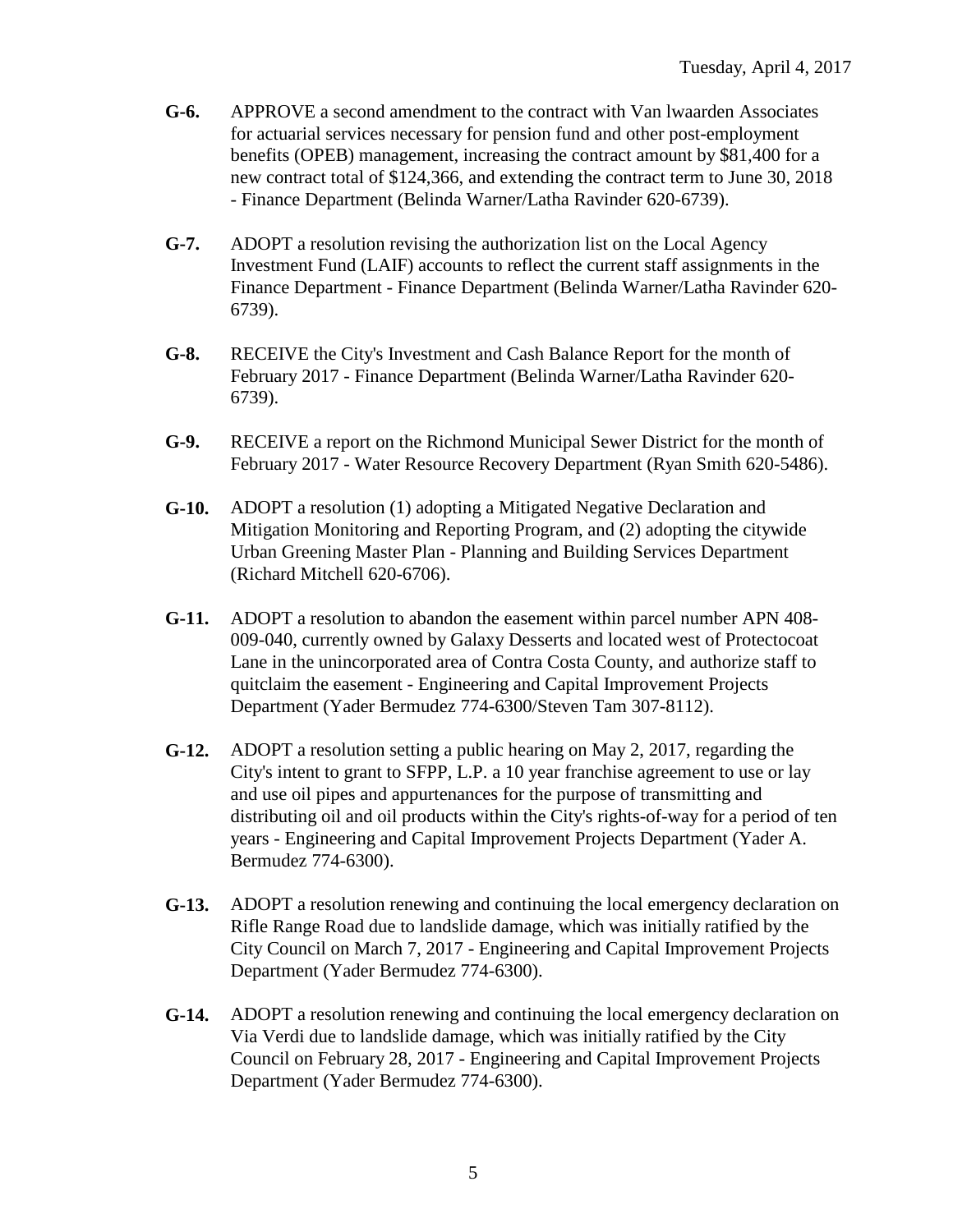- **G-15.** APPROVE contracts with Richmond Friends of Recreation (\$271,271.00), as the contracting entity for Friends of Richmond Greenway, mack5 (\$173,910.00), C. Overaa & Co. (\$3,235,905.00), and Kompan, Inc. (\$126,017.00), and authorize the City Manager to execute all required documents and contracts to facilitate the construction of Unity Park, in an aggregate amount not to exceed the Proposition 84 and supplemental Housing-Related Parks Program funding, and for contract terms from April 4, 2017, to April 3, 2018 - Engineering and Capital Improvement Projects Department (Yader A. Bermudez 774-6300).
- **G-16.** ADOPT a resolution approving the Final Map for Subdivision [9422], "Bottoms Property", authorizing the City to enter a Subdivision Improvement Agreement with the developer, Shea Homes LP, a California Limited Partnership, and authorizing the recording thereof - Engineering and Capital Improvement Projects (Yader Bermudez 774-6300/Steven Tam 307-8112). **This item was continued from the March 21, 2017, meeting.**
- **G-17.** APPROVE the minutes of the March 7, 2017, regular meeting of the Richmond City Council - City Clerk's Office (Pamela Christian 620-6513).

# **H. ORDINANCES**

- **H-1.** INTRODUCE an ordinance (first reading) adding Chapter 11.46 of Article XI of the City of Richmond Municipal Code establishing regulations concerning the use of unmanned aircraft systems (drones) in Richmond - Police Department (Chief Allwyn Brown 621-1802). **This item was continued from the February 21 and March 7, 2017, meetings.**
- **H-2.** INTRODUCE an ordinance (first reading) amending Richmond Municipal Code Chapter 9.52 entitled "Community Noise Ordinance" to prohibit the use of a compressor on a stationary refrigerated semitrailer or shipping container within 1,250 feet from an inhabited residential structure between the hours of 9:00 p.m. and 7:00 a.m. - Mayor Tom Butt (620-6503) and Councilmember Gayle McLaughlin (620-5431).

# **I. PUBLIC HEARINGS**

**I-1. CONTINUED to April 18, 2017**, the matter to consider an appeal, filed by Jacqueline Smart Steinberg, of the Planning Commission's decision on PLN16- 366, conditional approval of a Conditional Use Permit modification to add three new panel antennas and three radio remote units on the rooftop of an existing building located at 5221 Central Avenue - Planning and Building Services Department (Richard Mitchell 620-6706).